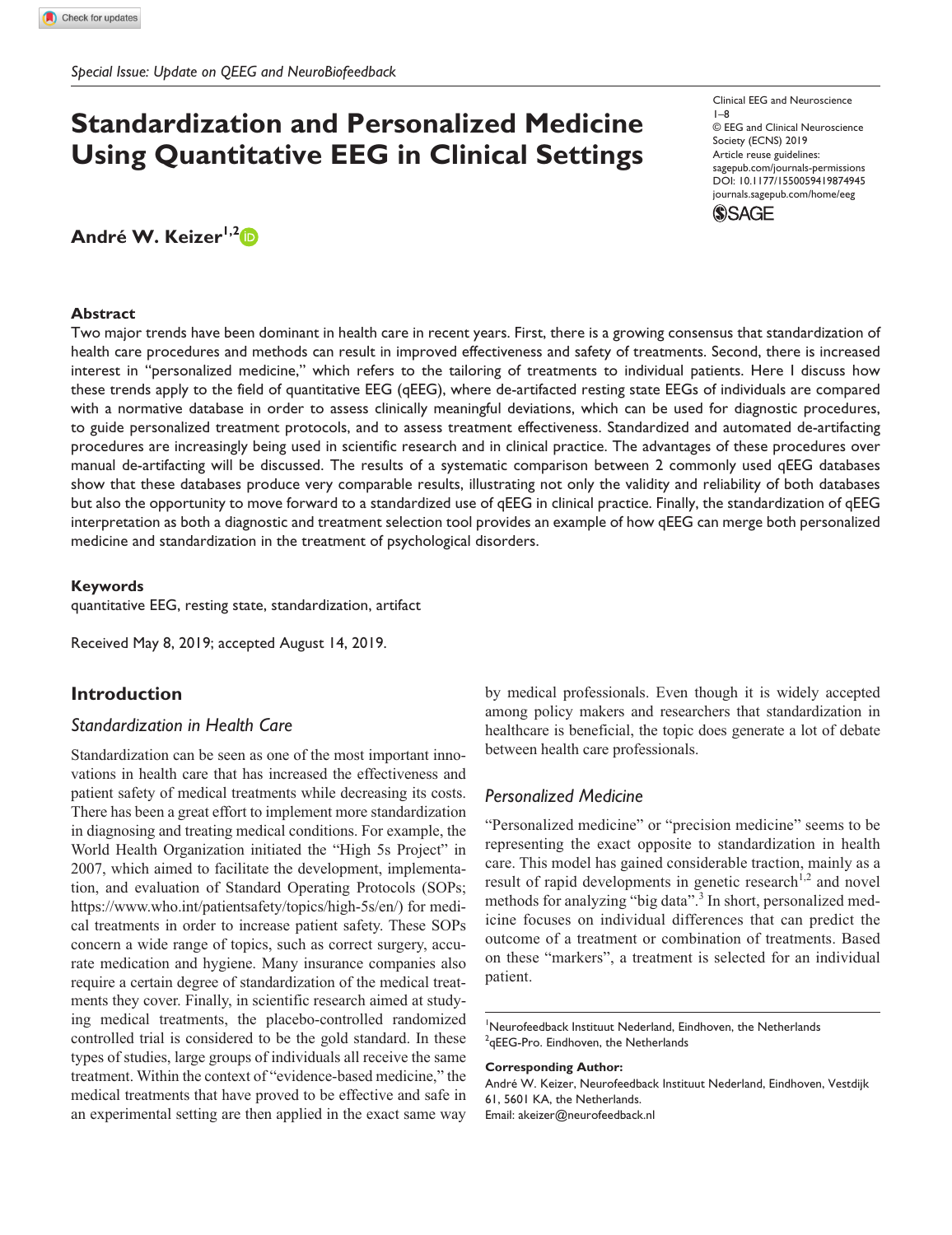# *Standardization and Personalized Medicine in Mental Health Care*

In mental health care, one example of standardization is the use of the *Diagnostic and Statistical Manual of Mental Disorders*  $(DSM-5)$ <sup>4</sup>, which was developed with the goal of standardizing the procedures for diagnosing psychological disorders. Even though there is no doubt that there is a need for standardizing diagnostic methods in mental health care, the fifth edition of the *DSM* generated a lot controversy.<sup>5</sup> There are concerns regarding the more inclusive nature of the revised *DSM*, which could lead to more false positives. Diagnosing psychological disorders relies on the use of structured interviews and questionnaires, which are inherently dependent on the subjective perception of the mental health care professional and/or the patient. While standardization does not necessarily imply objectiveness, the aim for any standardization effort should be to base its proposal on scientific studies that report findings using objectively measured outcomes. This is the reason that in other health care domains, great emphasis is given to the measurements of physiological parameters such as X-ray scans, blood pressure, body temperature, and so on. There is a clear lack of the use of physiological measurements as an objective tool for increasing the accuracy of diagnoses in mental health care. However, research that focuses on finding physiological markers or "biomarkers" for different psychological disorders has been increasing rapidly in recent years.<sup>6</sup> A variety of brain imaging techniques has been used to investigate possible biomarkers for psychological disorders, such as functional magnetic resonance imaging, magnetoencephalography, and electroencephalography (EEG). The analyses of so-called "resting state" measurements has gained considerable attention in EEG research. Resting state refers to the absence of any task for the subject or patient during the measurement. Many studies have demonstrated statistically significant and clinically relevant differences between patients suffering from common psychological disorders such as attention deficit/hyperactivity disorder (ADHD),<sup>7</sup> depression,<sup>8</sup> anxiety disorders,<sup>9</sup> insomnia,<sup>10</sup> autism, $11$  and tinnitus, $12$  to name just a few. Most of these studies focus on the specific deviations in the power of oscillatory activity in resting state EEG that can discriminate between patients and healthy controls. One of the most reliable EEG biomarkers seems to be the presence of abnormally high theta power (4-7 Hz) in combination with abnormally low beta power (12-25 Hz) at frontocentral electrode sites in ADHD.<sup>13</sup> The validity and reliability of this EEG biomarker as a diagnostic tool has been demonstrated by Snyder et  $al<sub>1</sub><sup>14</sup>$  who showed that adding this measure to the standard diagnostic procedures can increase the diagnostic accuracy from 61% to 88%. This has led to the creation of a commercially available tool called "NEBA Health" (<https://www.nebahealth.com>) that received Food and Drug Administration (FDA) approval in 2013.

Another main area of research is focused on correlates of arousal in resting state EEG. Cortical hyperarousal has been associated with anxiety disorders<sup>15</sup> and insomnia<sup>16</sup> while hypo-arousal has been linked with depression $17$  and ADHD.<sup>18</sup>

Generally speaking, relatively high amplitudes of higher frequency oscillations (Beta, Gamma) combined with relatively low amplitudes of lower frequency oscillations (Delta, Theta, Alpha) can be seen as a marker for hyperarousal, while the opposite pattern is related to hypo-arousal. Paradoxically, it has been shown that the presence of spindling excessive beta  $(SEB)$  episodes, is also related with hypo-arousal.<sup>19</sup> The presence of this specific EEG pattern has been related with suboptimal vigilance regulation and has been described as short periods of "microsleep".<sup>20</sup> SEBs have been observed not only in patients suffering from insomnia but also in patients diagnosed with ADHD. It seems that for ADHD, there exists a subtype exhibiting a high Theta/Beta ratio on one hand and a subtype exhibiting SEBs on the other hand. Research on the EEG biomarkers for deviances in arousal are illustrative of many research projects that aim to find reliable EEG biomarkers for mental disorders. EEG biomarker candidates often seem to cut across DSM categories and there generally seem to be more than one EEG biomarker within a DSM category, pointing to the existence of different "endophenotypes," or EEG subtypes within a disorder.

The research on "Frontal Alpha Asymmetry" (FAA) as an EEG biomarker candidate is also worth mentioning here. FAA refers to the hemispheric difference in Alpha amplitude, where high Alpha amplitude in left frontal brain regions and low Alpha amplitude on right frontal brain areas has been associated with major depression disorder (MDD<sup>8</sup>). Originally studied in the context of the approach-avoidance dichotomy in behavior, it is based on the idea that the left hemisphere is related with approach tendencies, while the right hemisphere is related with avoidance tendencies. $^{21}$  Even though significant differences in FAA between patients diagnosed with MDD and healthy controls has been demonstrated in numerous studies, the validity, reliability and clinical relevance of FAA as an EEG biomarker for MDD is still highly debated.<sup>22</sup> Even though it is questionable whether FAA can serve as a diagnostic marker for MDD in the future, there is promising research on FAA as a prognostic tool. For example, research has shown that FAA predicts the response to common antidepressant medications.<sup>23,24</sup>

These examples illustrate that even though much progress has been made in the quest for finding reliable EEG biomarkers for existing *DSM* categories, a novel approach may be needed that is more independent on *DSM* categories and relies on definitions of disorders that are more grounded in neurophysiology. To this end, the "Research Domain Criteria" (RDoC) model has been put forward by the National Institute of Mental Health in 2009.<sup>25,26</sup> This framework offers more parsimonious explanations of the observed abnormalities in resting-state EEGs and may provide a more productive basis for exploring the potential of prognostic EEG biomarkers.

One area in which this approach has been used for many years is the field of "qEEG-informed neurofeedback".<sup>27</sup> Quantitative EEG or qEEG refers to the analyses of frequency band power of resting state EEGs. In clinical practise, these amplitudes are then compared with the appropriate age range within a normative EEG database in order to assess deviations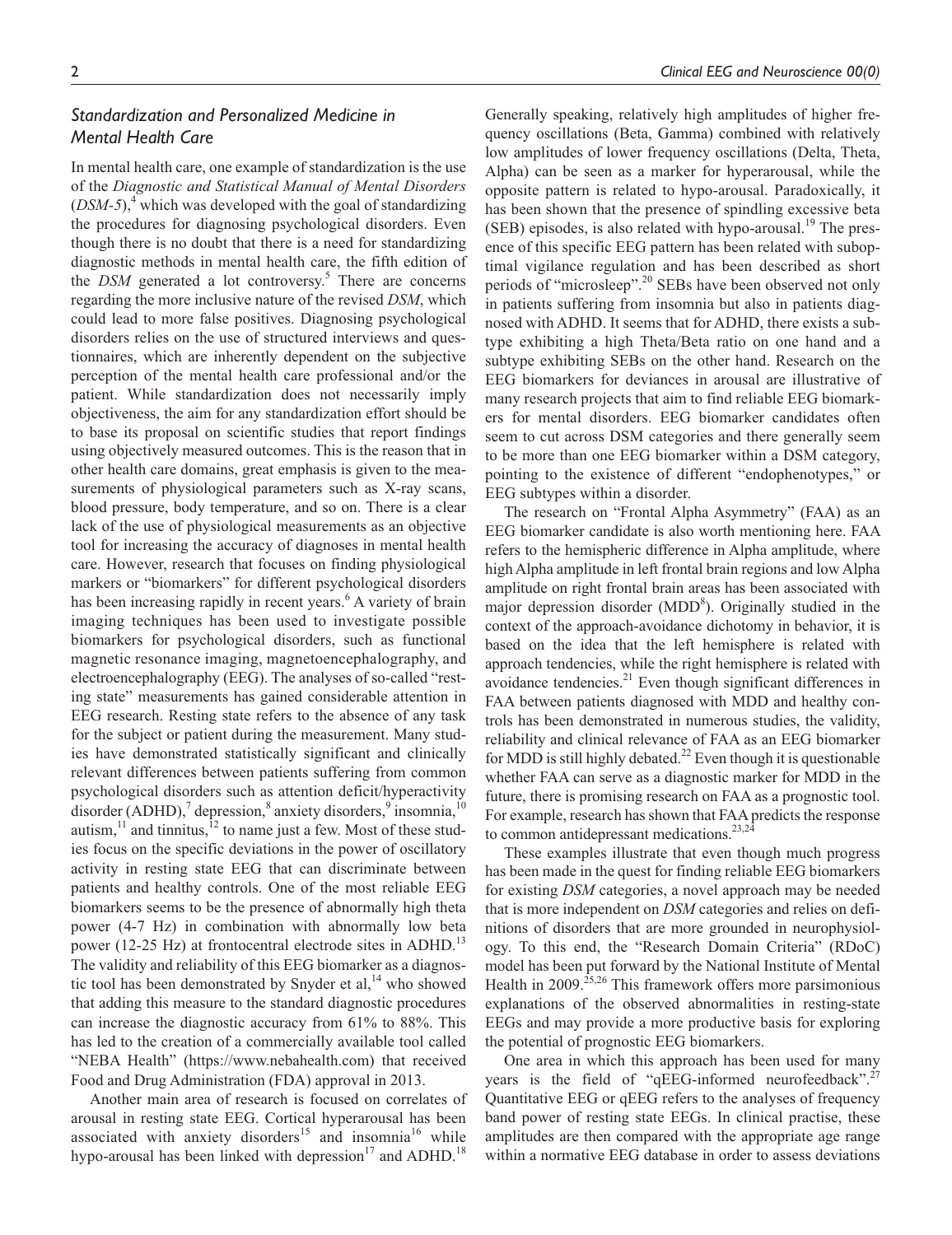from the norm. These age-specific comparisons are necessary because it has been shown that resting state EEG characteristics change as a result of maturation and ageing of the brain.<sup>28-31</sup> The aim of qEEG-informed neurofeedback treatment is to reduce clinically relevant deviations in the resting state EEG of a patient using a form of operant conditioning.<sup>32</sup>

The recent developments in the scientific literature show great promise for the use of qEEG in clinical practice as both a diagnostic and prognostic tool. However, the use of qEEG has been hampered by methodological issues. One of the main concerns is the lack of standardized procedures for measuring, analyzing, and interpreting resting state EEG in both research and clinical practice. Here I will focus on 3 important aspects of the clinical implementation of qEEG. First, the issue of deartifacting resting state EEG is addressed. Second, the validity of commercially available, age-regressed, normative qEEG databases is studied by systematically comparing 2 internationally used, FDA-registered normative databases. Finally, a case will be made for the implementation of standardized procedures regarding the interpretation of qEEG results.

### **Standardized De-artifacting Procedures**

Resting state EEG recordings are frequently contaminated with artifacts. This means that the EEG contains signatures that are not of neural origin, which can influence the results of a qEEG analysis. The most well-known sources of EEG artifacts are eye blinks, eye movements, movement of the head or body, line noise artifacts, and tonic or phasic muscle contractions. Traditionally, EEGs are de-artifacted manually: EEG editing software is used to mark segments containing artifacts, which are then removed from the EEG and the de-artifacted EEG is used for further analyses. Recognizing artifacts in resting state EEG requires proper training and experience. However, it is well known that manually de-artifacting EEG recordings suffers from suboptimal inter- and intrarater reliability. Despite these disadvantages, manual de-artifacting is still being used almost exclusively by researchers and clinicians. Considerable effort has been devoted to creating effective and reliable automated de-artifacting methods.<sup>33</sup> These methods rely on different techniques, but broadly speaking they can be categorized as either artifact "correction" or artifact "rejection" methods and as either semiautomatic and fully automatic. Artifact rejection methods remove segments of EEG that are identified as being contaminated by artifacts, while artifact correction methods apply techniques that remove artifacts without removing the underlying EEG signal. One example of an artifact correction method is the use of "blind source separation" (BSS) that identifies different independent sources of variance in the EEG. These components can subsequently be manually or automatically categorized as artifacts or nonartifacts. There have been numerous proposals regarding semiautomatic de-artifacting methods,  $34$ but relatively few methods have been put forward that implement fully automatic de-artifacting. Even though semiautomatic de-artifacting has its advantages, it still relies on subjective evaluation by human interpreters. In contrast, fully automatic

de-artifacting methods eliminate this factor and guarantee that each EEG will be de-artifacted using the exact same set of criteria. One example of a fully automatic, artifact *correction* method is called  $ADJUST$ ,<sup>34</sup> which is available for the MATLAB programming environment. ADJUST has been validated by comparing a set of well-studied event-related potential components that were computed after artifact correction based on ADJUST on one hand and based on expert human interpreters on the other hand. The results show that the event-related potentials were highly similar for both ADJUST and human interpreters, illustrating the equivalence of both methods. An example of a fully automatic artifact *rejection* method is S.A.R.A ([https://](https://www.qeeg.pro) [www.qeeg.pro\)](https://www.qeeg.pro). S.A.R.A has been validated by comparing *z*-score results from resting state EEGs that have been de-artifacted using either S.A.R.A or expert human interpreters. The results show that there were no clinically relevant differences in *z*-scores between S.A.R.A and the human interpreters. It is currently not clear whether the existing standardized and automated de-artifacting procedures produce comparable results for resting-state EEGs. Future research should directly compare different methods in order to determine which methods can be used interchangeably without jeopardizing the validity of the qEEG results.

# **QEEG Normative Database Comparisons**

There are several commercially available qEEG normative databases that can be used for assessing clinically relevant deviances in resting state EEGs of an individual patient. These qEEG databases are all very different in terms of the EEG acquisition hardware used, number of subjects, de-artifacting methods of the included EEGs, and so on. This raises the question whether there are also differences in the resting state EEG deviancies of individual patients when using different qEEG databases. Two commonly used qEEG normative databases in clinical practice are the "qEEG-Pro" database (qEEG-Pro B.V.) and the "Lifespan" database (Applied Neuroscience, Inc). Both databases are FDA registered and are used by mental health care clinics across the world. Table 1 depicts the characteristics of both the Lifespan database and the qEEG-Pro database.

It is clear that the 2 databases show many differences in the way they were constructed. However, the important question is whether comparing a patient's resting state EEG with either the qEEG-Pro or the Lifespan database yields different results. In order to compare both databases, 3 artificial EEG signals were systematically compared with each database. Only the *z*-scored amplitudes of standard frequency bands and 1 Hz frequency bins were analyzed, because the vast majority of research on EEG biomarkers is based on frequency amplitudes.

### **Methods**

Three artificial signals were constructed that consisted of the sum of sine waves that ranged between 1 and 30 Hz (total of 30 sine waves) using the MATLAB programming environment. A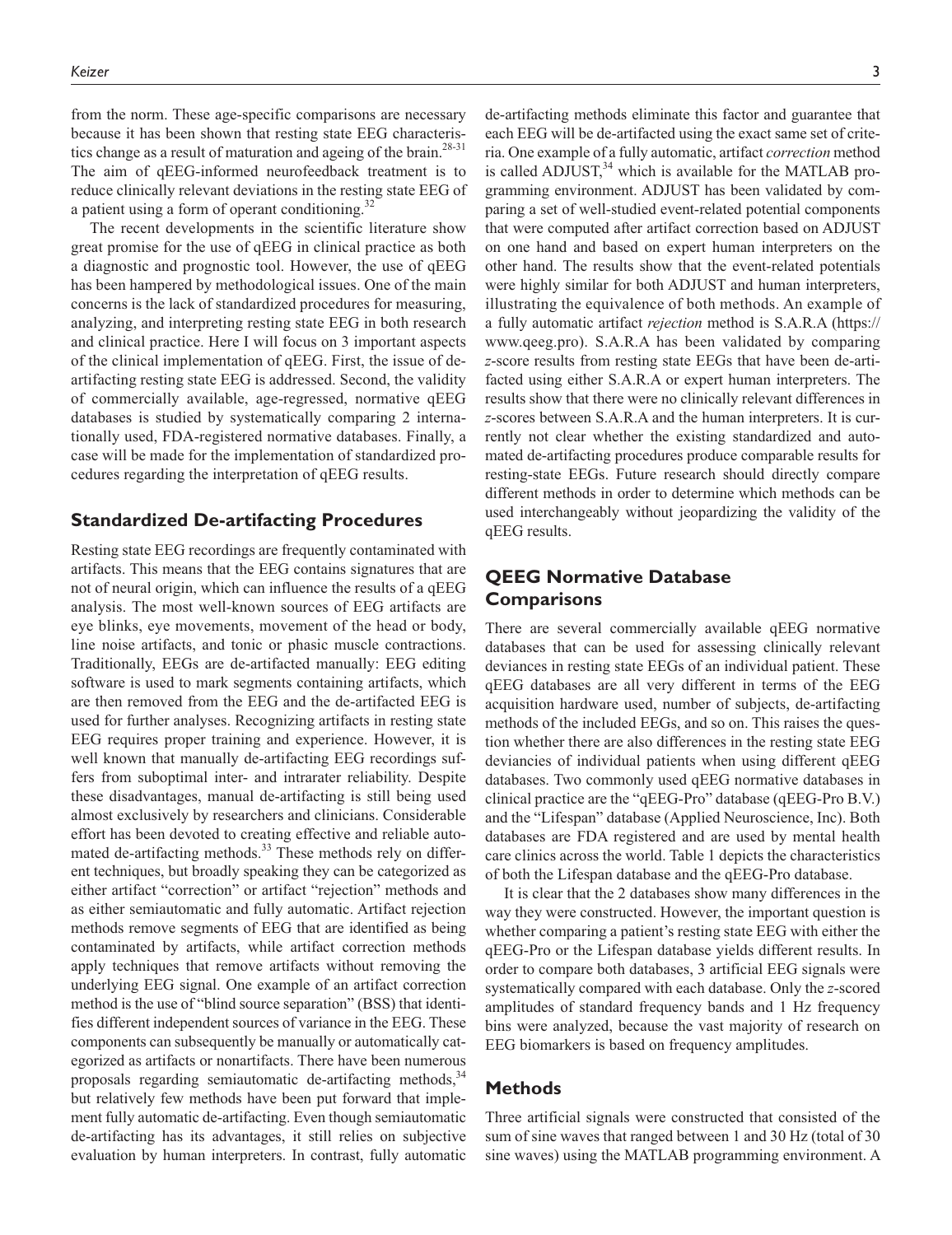|                        | gEEG-Pro                 |                            | Lifespan              |                           |
|------------------------|--------------------------|----------------------------|-----------------------|---------------------------|
|                        | Eyes Open ( $n = 1482$ ) | Eyes Closed ( $n = 1232$ ) | Eyes Open $(n = 625)$ | Eyes Closed ( $n = 625$ ) |
| Age range, years       | $6 - 83$                 |                            | $0.16 - 83$           |                           |
| De-artifacting method  | Automatic                |                            | Manual                |                           |
| Frequency range, Hz    | I-45                     |                            | I-30                  |                           |
| Data collection method | 2004-2013                |                            | 1979-1987; 2000       |                           |
| Age regression method  | Sliding window           |                            | Age bins              |                           |

**Table 1.** Characteristics of the "qEEG-Pro" Database and the "Lifespan" Database.

1/*f* transformation was applied to the power of this sum of sine waves. This resembles the power spectral energy commonly observed in typical human EEG. The 3 signals had different average powers (see Figure 1). Three different artificial EEG sets were constructed using the same 3 signals for 19 electrode sites, according to the international 10-20 system: Fp1, Fp2, F7, F3, Fz, F4, F8, T3, C3, Cz, C4, T4, T5, P3, Pz, P4, T6, O1, and O2. The 3 signals had a duration of 60 seconds and a sampling frequency of 256 Hz was used. Each of these artificial EEGs was compared with both the qEEG-Pro and Lifespan database and *z*-scores were generated for the power on each electrode for each discrete frequency and for ages ranging between 6 and 60 years, with a 1-year interval. This resulted in a total number of *z*-scores of 3 signals ∗ 19 electrodes ∗ 30 discrete frequencies ∗ 55 discrete ages = 94050 *z*-scores for each database, for both the eyes closed and eyes open condition. Correlations were calculated for each discrete frequency bin and for 5 frequency bands: Delta (1-3 Hz), Theta (4-7 Hz), Alpha (8-12 Hz), Beta (13-20 Hz), and High Beta (21-30 Hz), by pooling the *z*-scores from the discrete frequencies within each frequency band.

### **Results**

Figure 2 shows the scatterplots and correlations between the *z*-scores for the qEEG-Pro database and the Lifespan database for discrete frequency bins between 1 and 30 Hz. The overall correlations are .94 for both the eyes closed and the eyes open condition ( $Ps < .0001$ , Figure 2). Figure 3 shows the scatterplots and correlations for the 5 frequency bands. The correlations range between .97 ( $P < .0001$ ) for Theta and .89 for High Beta ( $P < .0001$ ). Figure 4 shows the envelope of the correlations for each discrete frequency bin. These correlations range between .98 for 4 Hz (*P* < .0001) and .85 Hz for 29 Hz (*P* < .0001).

The results show that there is a high level of similarity between the results of both databases, despite their inherent differences. Figure 4 shows that the correlations start to drop in the Beta and High Beta band. In order to investigate the cause of the lower correlations in higher frequencies, the correlations for the entire Beta band (13-30 Hz) were calculated for each electrode and eyes condition and plotted on a topographic map (see Figure 5). For both the eyes closed and eyes open conditions, the correlations in the Beta band are relatively low for the



**Figure 1.** The power envelope of 4 artificial signals consisting of the sum of sine waves ranging between 1 and 30 Hz.



**Figure 2.** Scatterplots, least-squares lines, and correlations between the *z*-scores resulting from comparisons with the qEEG-Pro and the Lifespan qEEG normative databases for the eyes closed (A) and eyes open (B) condition and for discrete frequency bins between 1 and 30 Hz.

frontal and temporal electrode sites. Research has shown that the Beta band is vulnerable for muscle artifacts, especially at the electrode sites that show a low correlation in Figure  $5^{35,36}$  It seems very likely that the relatively low correlations in the Beta band are the result of differences between the 2 databases in the amount of contamination by muscle artifacts and in the deartifacting methods that were used to remove those artifacts.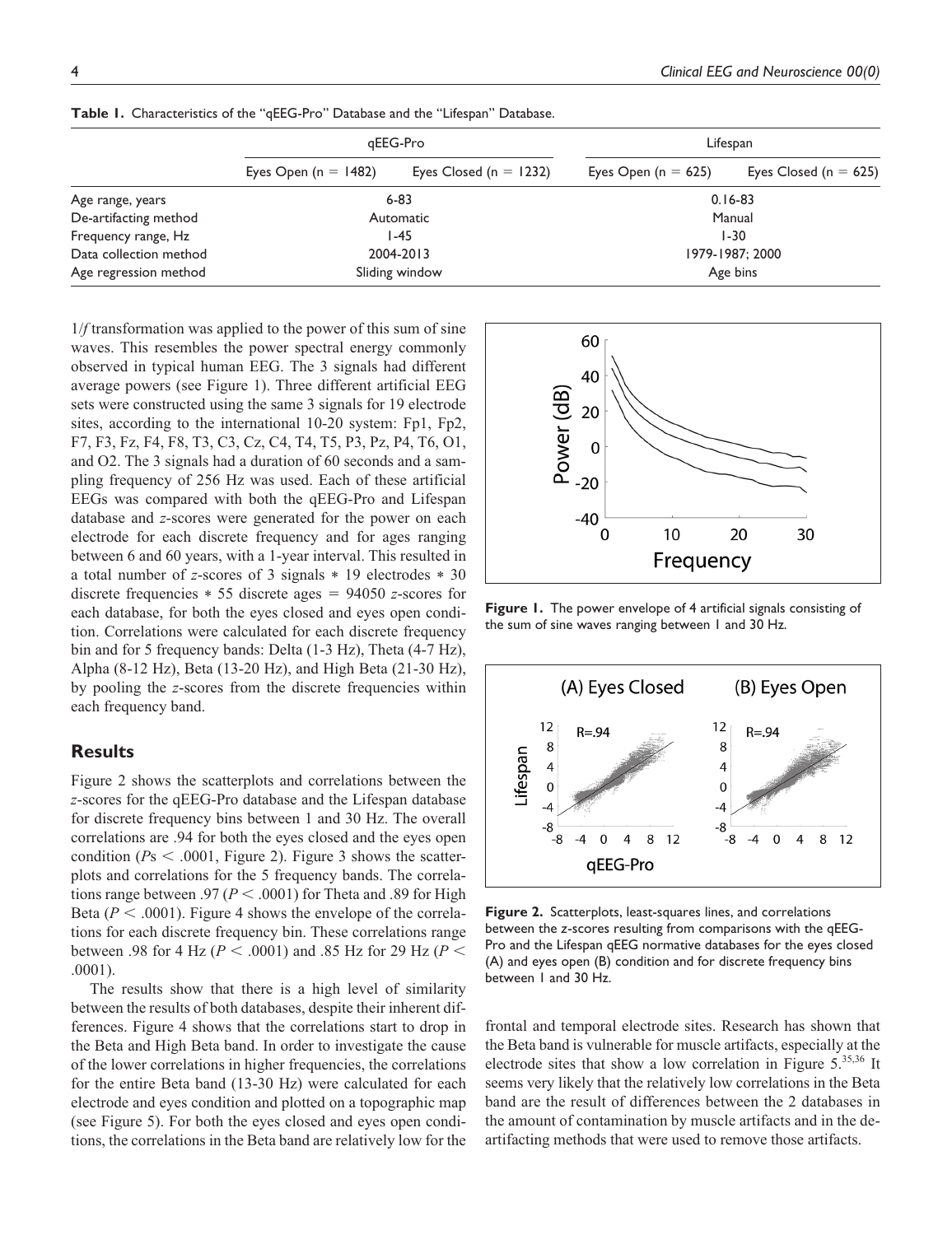

**Figure 3.** Scatterplots, least-squares lines, and correlations between the *z*-scores resulting from comparisons with the qEEG-Pro and the Lifespan qEEG normative databases for the eyes closed (A) and eyes open (B) condition and for Delta (1-3 Hz), Theta (4-7 Hz), Alpha (8-12 Hz), Beta (13-20 Hz), and High Beta (21-30 Hz).



**Figure 4.** Correlation between the qEEG-Pro and Lifespan *z*-score results as a function of frequency (1-30 Hz) and eyes condition (eyes closed and eyes open).

### **Standardization of qEEG Interpretation**

Both increased standardization of EEG de-artifacting procedures and qEEG normative databases has the potential to increase the reliability and validity of individual *z*-scored qEEG measures. However, a typical qEEG report contains a myriad of results that need to be interpreted correctly by a clinician in order to be of added value in diagnostic procedures, selecting optimal treatment protocols and evaluating the effects of those treatments. This is far from trivial, since there are many factors that determine whether specific deviations in resting-state EEG can



**Figure 5.** Topographic maps of correlations between the qEEG-Pro and Lifespan databases within the Beta band (13-30Hz), for the eyes closed condition (A) and the eyes open condition (B).

be considered clinically relevant. The first thing that needs to be ruled out is that a qEEG deviance is caused by an artifact of some sort. Even though this can be partly be prevented with the use of an effective de-artifacting procedure, a "perfect" de-artifacting method does not yet exist. This means that it is always necessary to evaluate whether a qEEG deviance is caused by artifacts, whatever de-artifacting method is used. It is therefore essential that the EEG recording is of high quality with as few artifacts as possible, which can be challenging with patient populations. Second, there are several qEEG normative databases that are commercially available for qEEG comparisons, but as the comparative analyses between 2 FDA-approved, commonly used qEEG databases have shown, differences between databases do exist and may influence the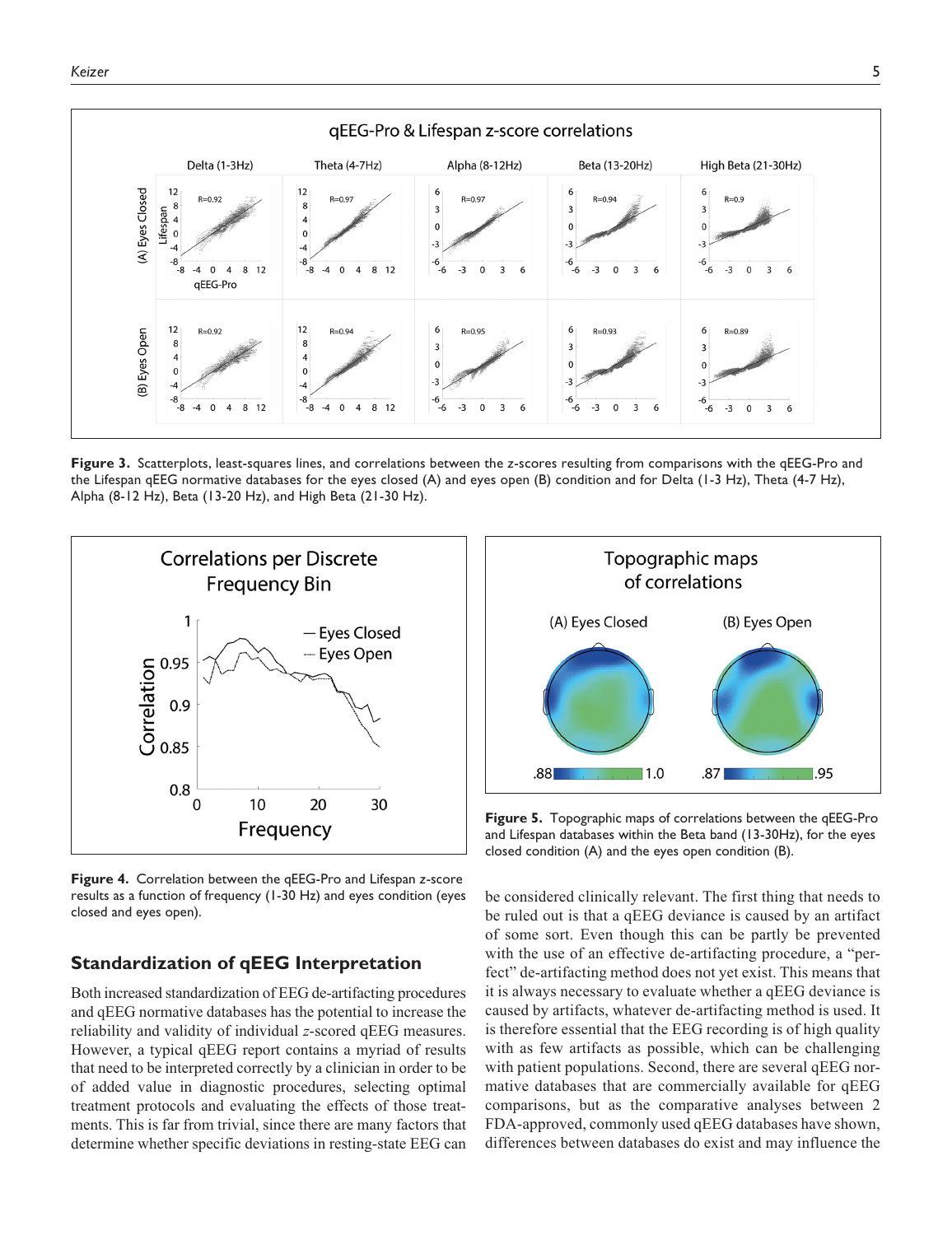qEEG results of an individual patient. Third, in order to reach valid conclusions about clinically relevant qEEG deviations, the clinician needs to have up-to-date knowledge of the scientific literature regarding the association between EEG deviations and psychological disorders or symptoms. These 3 basic factors form the foundation for accurately interpreting qEEG results, but there are many more factors that determine whether a qEEG deviation is clinically relevant. Generally speaking, the presence of certain biomarkers should always be interpreted in the context of other qEEG characteristics. For example, it has been shown that increased Theta/Beta ratio, an EEG biomarker for ADHD, can be caused by a low "alpha peak frequency"  $(APF).<sup>37</sup>$  This means that the peak power of the Alpha rhythm is relatively low, causing power in the adjacent Theta band to be increased. Therefore, even though the Theta/Beta ratio is increased, the cause of this increase should be taken into account in order to accurately interpret this deviation. Similarly, the deviance within a certain frequency band should always be evaluated in the context of deviances in adjacent bands. For example, when the EEG contains high power exactly at 3 Hz (at the edge of the Delta band), the frequency decomposition results will also show increased power of frequencies adjacent to the 3-Hz bin and the excess power at 3 Hz will therefore "spill over" to the Theta band. Again, in order to interpret the qEEG results accurately, the context of the excess in the Theta band should be taken into account. Finally, when the qEEG results of an individual contains multiple qEEG deviances, the clinician needs to decide which qEEG deviance(s) are clinically relevant and how the pattern of qEEG deviances can best be linked with the patient's symptoms.

The interpretation of individual qEEG results by human interpreters is prone to suffer from high inter- and intrarater variability, which calls for the development of automatic, standardized methods for qEEG interpretation. This is especially relevant for qEEG-informed Neurofeedback therapy, which aims to treat psychological disorders by selectively reducing qEEG deviations that are thought to be associated with that particular disorder. qEEG-Pro has developed automated qEEG-informed Neurofeedback treatment protocol recommendations in the form of weighted decision trees for a number of psychological disorders, which takes into account many factors that co-determine the clinical relevance of a qEEG deviation, such as the examples stated above. There have also been efforts to create automated discriminant analyses for application in diagnostic procedures, for example, for traumatic brain injury<sup>38</sup> and for ADHD.<sup>14</sup> Finally, the "Psychiatric Encephalography Evaluation Registry" (PEER) utilized a machine-learning approach to predict response to antidepressant medication, which can be used as a tool for guiding pharmacotherapy for depression.39

### **Summary and General Discussion**

Standardization and personalized medicine are 2 important trends in healthcare that seem to represent opposing views on improving the effectiveness and safety of medical treatments. Standardization in mental healthcare can be seen in diagnostic procedures such as the use of *DSM*-based criteria and questionnaires. In contrast to other medical fields, diagnostic procedures in mental healthcare are seldomly based on physiological measurements. However, there has been accelerated progress in the establishment of "EEG biomarkers" for psychological disorders. QEEG embodies the application of this research in clinical practice by comparing the oscillatory power from de-artifacted resting state EEGs of a patient with an age-regressed normative database. QEEG can provide objective information about the underlying physiological causes of a psychological disorder, which can complement the information gained from structured interviews and questionnaires. Moreover, this information can be used to guide treatment selection and to evaluate treatment success. The use of QEEG in clinical practice may increase both the accuracy of diagnostic procedures and the effectiveness and safety of treatments and therefore represents a personalized medicine approach to mental health care. However, one of the main concerns for the implementation of qEEG in clinical practice is the lack of standardization in de-artifacting procedures, normative databases, and qEEG interpretation. A typical resting state EEG contains artifacts from many different sources. These artifacts can significantly influence the qEEG results and the application of an effective de-artifacting method is therefore vitally important in order to get valid qEEG results. Many automated de-artifacting procedures have been proposed in the scientific literature, but there is currently no consensus about the most effective and reliable approach. In order to reach such a "gold standard" for automated de-artifacting, future research needs to evaluate different de-artifacting procedures by directly comparing results from different methods.

Standardization is also required for qEEG normative databases. Currently, there exist a number of commercially available qEEG databases that can be used in clinical practice, but until now there have not been any studies comparing the results of different qEEG databases directly. Here, 2 commonly used, FDA-registered qEEG databases were directly compared. The results show that the overall correlation between these 2 databases is very high, illustrating the validity of both databases. The correlations were relatively smaller in higher frequency bands  $(>13$  Hz), which are known to be susceptible to muscle artifacts. A post hoc analysis revealed that the relatively lower correlations were mainly caused by lower correlations at electrode sites that are known to be especially vulnerable for muscle artifacts. Therefore, it seems likely that the relatively lower correlations in the Beta band are caused by either differences in recording quality, de-artifacting procedures or number of subjects in particular age bins. The likelihood that the difference between the 2 databases is caused by a difference in muscle artifacts illustrates the importance of standardization of de-artifacting procedures for both the individual EEGs of a patient and the EEGs that are used for the creation of a qEEG database. Future research should aim to compare multiple databases and establish norms that are cross-validated across a wide age range.

The final and perhaps most challenging part of standardizing qEEG procedures in clinical practise is the standardization of qEEG interpretation. There are many factors that determine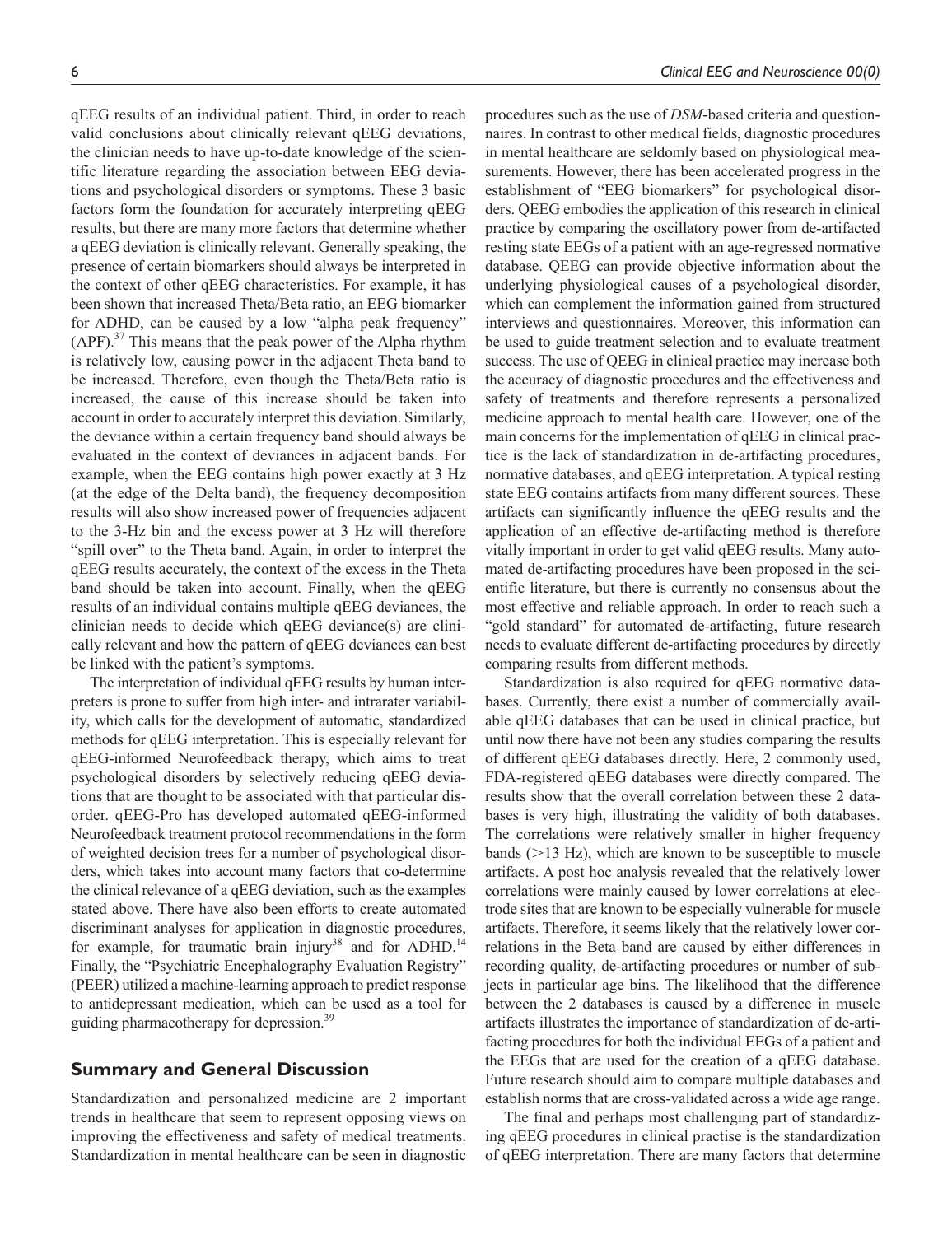whether a qEEG deviation of a patient is clinically relevant. This calls for the development of standardization and automation of qEEG interpretation. Thus far, specific discriminant analyses have been developed for use in diagnostic procedures $14,38$ alongside automated neurofeedback protocol recommendations (<https://www.qeeg.pro>) and automated antidepressant medication selection (PEER).<sup>39</sup> In order for qEEG to become more broadly applicable in mental health care, efforts should be made to create automated and standardized qEEG interpretation methods that enable clinicians to apply qEEG as a tool that can aid both diagnostic procedures, effective treatment selection and treatment evaluation.

# **Conclusion**

The use of qEEG in clinical practice shows great potential as a tool that provides information about the underlying neurophysiological correlates of psychological disorders. QEEG can combine a high level of standardization with a personalized medicine approach to mental health care. However, the validity, reliability, and usability of qEEG in clinical practice depends on the development of automated and standardized processing pipelines. The integration of standardized de-artifacting techniques, qEEG databases, and qEEG interpretation methods is necessary for qEEG to reach its full potential in clinical practice.

### **Declaration of Conflicting Interests**

The author(s) declared the following potential conflicts of interest with respect to the research, authorship, and/or publication of this article: André Keizer is the cofounder of and owns stock shares with qEEG-Pro B.V (Eindhoven, The Netherlands).

#### **Funding**

The author(s) received no financial support for the research, authorship, and/or publication of this article.

### **ORCID iD**

André W. Keizer **b** <https://orcid.org/0000-0003-2977-3341>

#### **References**

- 1. Hamburg MA, Collins FS. The path to personalized medicine. *N Engl J Med*. 2010;363:301-304.
- 2. Jameson JL, Longo DL. Precision medicine—personalized, problematic, and promising. *N Engl J Med*. 2015;372:2229-2234.
- 3. Alyass A, Turcotte M, Meyre D. From big data analysis to personalized medicine for all: challenges and opportunities. *BMC Med Genomics*. 2015;8:33.
- 4. American Psychiatric Association. *Diagnostic and Statistical Manual of Mental Disorders*. 5th ed. Washington, DC: American Psychiatric Association; 2013.
- 5. Wakefield JC. Diagnostic issues and controversies in DSM-5: return of the false positives problem. *Annu Rev Clin Psychol*. 2016;12:105-132.
- 6. Woo CW, Chang LJ, Lindquist MA, Wager TD. Building better biomarkers: brain models in translational neuroimaging. *Nat Neurosci*. 2017;20:365-377.
- 7. Angelidis A, van der Does W, Schakel L, Putman, P. Frontal EEG theta/beta ratio as an electrophysiological marker for attentional control and its test-retest reliability. *Biol Psychol*. 2016;121 (pt A):49-52.
- 8. Kaiser AK, Gnjezda MT, Knasmüller S, Aichhorn W. Electroencephalogram alpha asymmetry in patients with depressive disorders: current perspectives. *Neuropsychiatr Dis Treat*. 2018;14:1493-1504.
- 9. Pavlenko VB, Chernyi SV, Goubkina DG. EEG correlates of anxiety and emotional stability in adult healthy subjects. *Neurophysiology*. 2009;41:337-345.
- 10. Bonnet MH, Arand DL. Hyperarousal and insomnia: state of science. *Sleep Med Rev*. 2010;14:9-15.
- 11. Wang J, Barstein J, Ethridge LE, Mosconi MW, Takarae Y, Sweeney JA. Resting state EEG abnormalities in autism spectrum disorders. *J Neurodev Disord*. 2013;5:24.
- 12. Vanneste S, Plazier M, der Loo Ev, de Heyning PV, Congedo M, De Ridder D. The neural correlates of tinnitus-related distress. *Neuroimage*. 2010;52:470-480.
- 13. Arns M, Conners CK, Kraemer HC. A decade of EEG theta/ beta ratio research in ADHD: a meta-analysis. *J Atten Disord*. 2013;17:374-383.
- 14. Snyder SM, Rugino TA, Hornig M, Stein MA. Integration of an EEG biomarker with a clinician's ADHD evaluation. *Brain Behav*. 2015;5:e00330.
- 15. Sachs G, Anderer P, Dantendorfer K, Saletu B. EEG mapping in patients with social phobia. *Psychiatry Res*. 2004;131:237- 247.
- 16. Kwan Y, Baek C, Chung S, Kim TH, Choi S. Resting-state quantitative EEG characteristics of insomniac patients with depression. *Int J Psychophysiol*. 2018;124:26-32.
- 17. Finkelgurts AA, Finkelgurts AA. Altered structure of dynamic electroencephalogram oscillatory pattern in major depression. *Biol Psychiatry*. 2015;77:1050-1060.
- 18. Strauß M, Ulke C, Paucke M, et al. Brain arousal regulation in adults with attention-deficit/hyperactivity disorder (ADHD). *Psychiatry Res*. 2018;261:102-108.
- 19. Arns M, Swatzyna RJ, Gunkelman J, Olbrich S. Sleep maintenance, spindling excessive beta and impulse control: and RDoC arousal and regulatory systems approach? *Neuropsychiatric Electrophysiol*. 2015;1:5.
- 20. Small JG, Milstein V, Malloy FW, Medlock CE, Klapper MH. Clinical and quantitative EEG studies of mania. *J Affect Disord*. 1999;53:217-224.
- 21. Coan JA, Allen JJB. Frontal EEG asymmetry as a moderator and mediator of emotion. *Biol Psychol*. 2004;67:7-49.
- 22. van der Vinne N, Vollebregt MA, van Putten MJAM, Arns M. Frontal  $\alpha$  asymmetry as a diagnostic marker in depression: fact or fiction? A meta-analysis. *Neuroimage Clin*. 2017;16:79-87.
- 23. Baskaran A, Farzan F, Milev R, et al. The comparative effectiveness of electroencephalographic indices in predicting response to escitalopram therapy in depression: a pilot study. *J Affect Disord*. 2018;227:542-549.
- 24. Arns M, Bruder G, Hegerl U, et al. EEG alpha asymmetry as a gender-specific predictor of outcome to acute treatment with different antidepressant medications in the randomized iSPOT-D study. *Clin Neurophysiol*. 2016;127:509-519.
- 25. Akram F, Giordano J. Research domain criteria as psychiatric nosology. *Camb Q Healthc Ethics*. 2017;26:592-601.